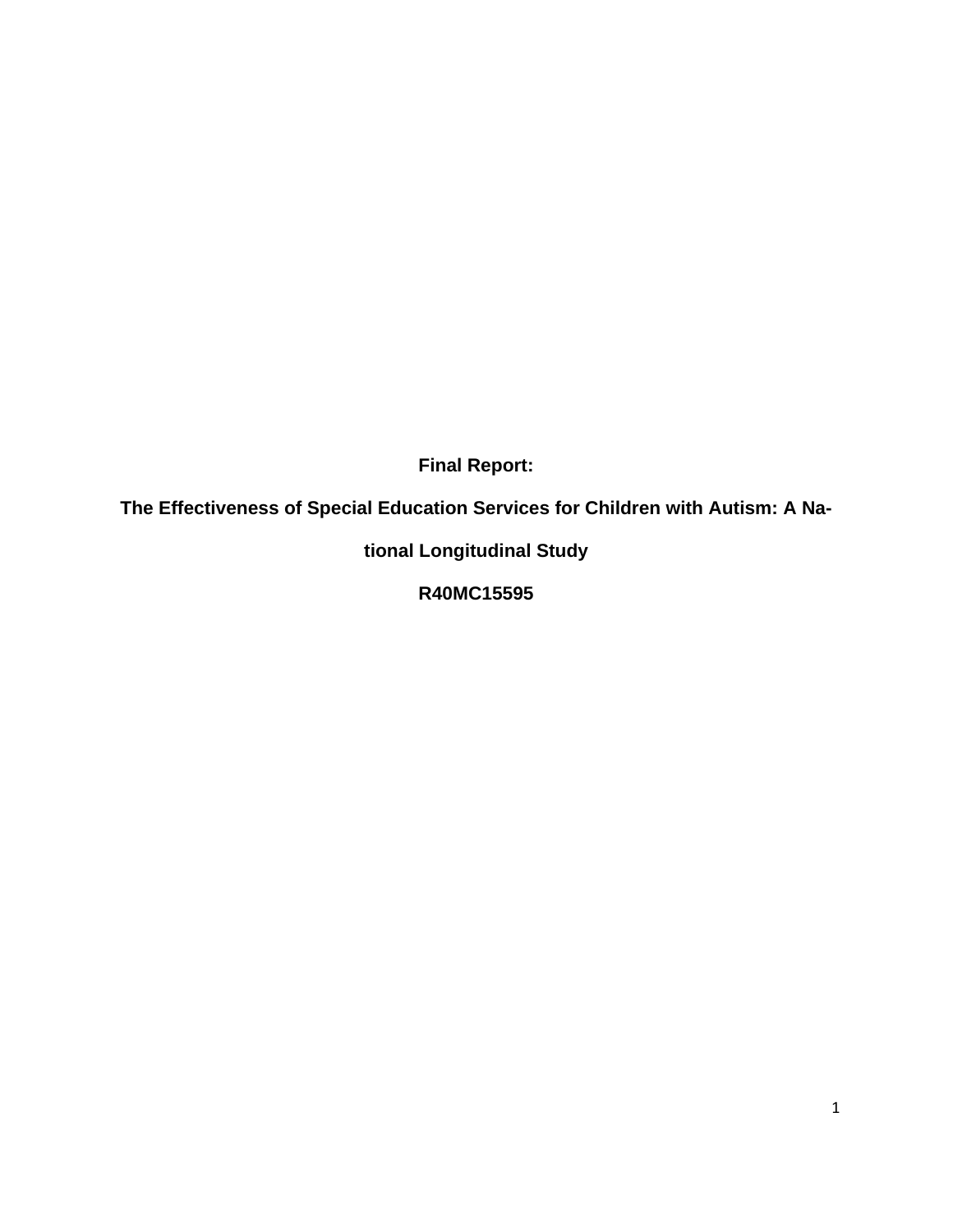### **I. Introduction**

Children and youth on the autism spectrum frequently receive both health and education services, but schools remain the primary provider of services.(National Research Council (U.S.). Committee on Educational Interventions for Children with Autism., 2001). Regardless of the source of care, measuring the quality of those services remains a challenge. In both education and health care, quality is often measured with socalled process measures rather outcomes per se. Process measures generally involve some aspect of provider-client interaction believed to improve outcomes. For example, an indicator of quality of care for mental health services might involve followup outpatient visits after an inpatient admission.(Foster, 1999)

A. Nature of the research problem

The link to outcomes is often supported by expert opinion rather than empirical evidence. For example, the American Academy of Pediatrics has produced treatment guidelines for the treatment of school-age children with attention deficit disorder.(Stein & Perrin, 2003) These guidelines indicate that "Primary care clinicians should establish a management program that recognizes ADHD as a chronic condition". Of course, the plan is really a proxy for effective treatment. If the children receive the wrong doses of a psychostimulant, then of course, outcomes will not be improved.

In much the same way, special education uses process measures to measure and ensure treatment quality. By law, children in special education must have an "Individualized Education Plan" that sets goals for each child and a treatment plan to attain those goals. Another requirement under the special education law (the Individuals with Disabilities Education Act) is that children be educated in the least restrictive setting (i.e., a regular classroom). A series of lawsuits have identified the criteria that schools should use in picking placements for youth. These include the potential benefits of interaction with non-disabled peers.

Children and youth with autism pose special challenges for assessing the quality of schooling. Foremost among these is the heterogeneity of youth falling under the broad umbrella of "autism spectrum disorders". This variability highlights the enormous potential for confounding. If individuals treated were completely homogenous, one source of potential confounding would be eliminated.

B. Purpose, scope, and methods of the investigation

This project employed the latest tools of causal inference and a large dataset to determine whether a child's participation in regular classroom setting is related to key outcomes. We focus on youth in special education and important outcomes like school completion and scores on a parent-reported measure of social and cognitive achievement. We adjust comparisons of youth who experienced different levels of inclusivity using a broad range of covariates.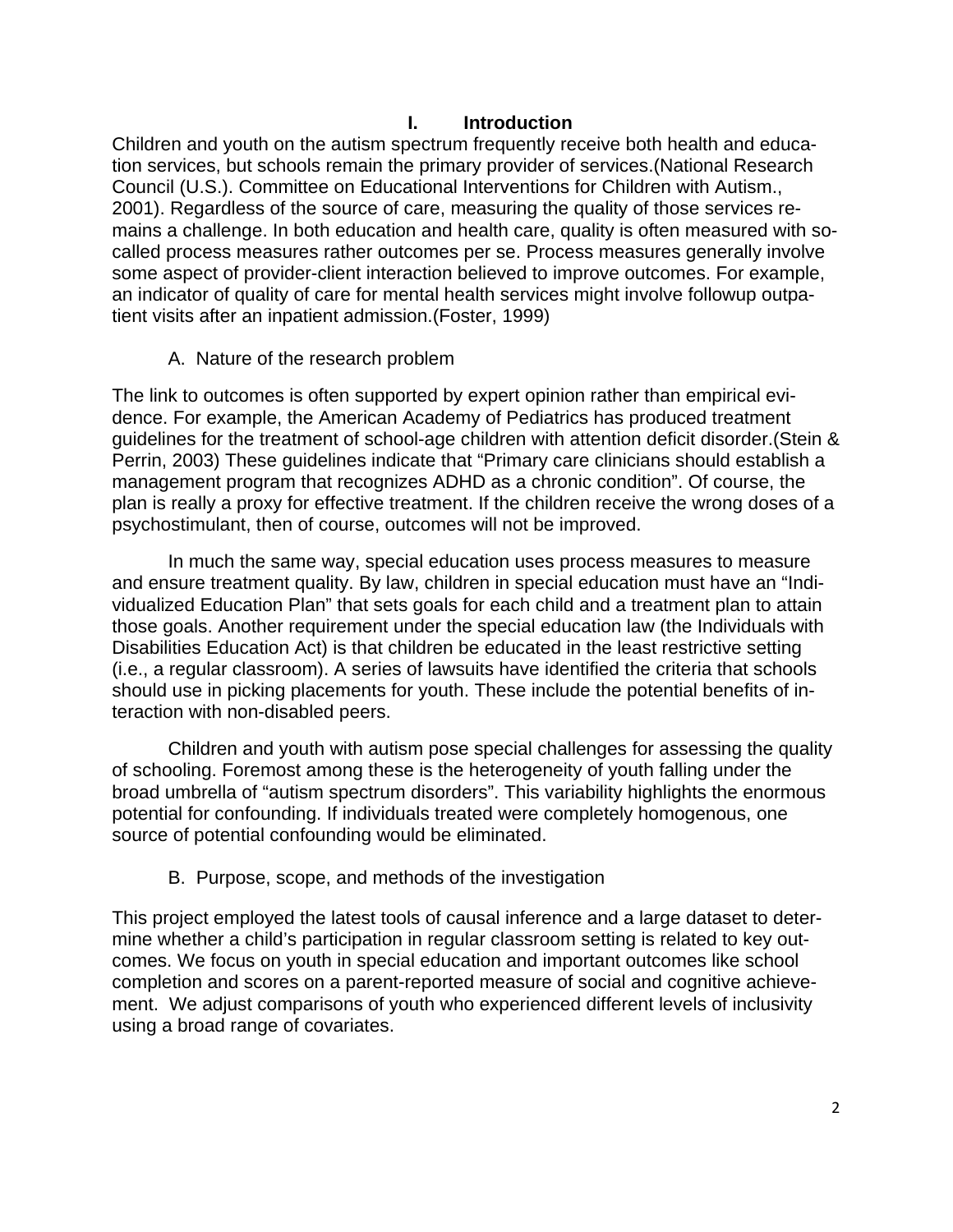# **II Study Design and Methods**

### A. Data

The National Longitudinal Transition Study-2 (NLTS2) is a ten-year study of youth with disabilities who were receiving special education services in public or statesupported special schools. The NLTS2 uses a nationally representative sample of youth with disabilities who were between the ages of 13 and 16 on December 1, 2000. 434 of these individuals had a primary diagnosis of autism and were included in these analyses.

The study collected data biannually in five waves from 2001 to 2009. The present study uses the Wave 2 data, collected in 2003, for characteristics of the school program and home environment and Wave 4 data, collected in 2007, for the outcome measures.

### B. Instruments used

This study uses data collected using four instruments: a parent telephone interview, a school program questionnaire, a direct assessment of the youth's academic abilities and a functional rating for youth whose disability precluded them from completing the direct assessment. The school program questionnaire was a self-administered survey that was completed by the staff member at each youth's school who was most knowledgeable about the special education program. The direct assessment used research editions of the language arts, math, science and social studies subtests of the Woodcock-Johnson III (WJ III). The functional rating was assessed using the Scales of Independent Behavior-Revised (SIB-R), which measures motor skills, social interaction, as well as personal and community living skills.

### *Exposure: Inclusivity*

The primary exposure of interest in this analysis was the proportion of time the youth spent in a general education classroom. The school program questionnaire collected data on the courses that each student took during the 2003 school year and whether each course was taken in a general education or special education classroom. The number of courses taken in a general education classroom was divided by the total number of courses taken to calculate the proportion. The proportion of time spent in an inclusive setting was then categorized as 0%, 1-74% or 75-100% of courses taken in a general education classroom.

# *Outcomes*

Three outcomes were assessed in this analysis using Wave 4 data: not dropping out of high school, any college attendance, and the cognitive functional scale at Wave 4. Not dropping out of high school was chosen instead of high school graduation since not all youth would be expected to graduate from high school by Wave 4.<sup>1</sup> Youth were coded as not dropping out if the parent reported that they graduated, received a certificate or GED or were still in high school at the time of Wave 4 data collection. Any college attendance was based on parent report of whether the youth attended any type of postsecondary school in the previous two years, including postsecondary classes to earn a high school degree, a two-year or four-year college or postsecondary vocational school.

 $<sup>1</sup>$  Wave 5 data are not yet available.</sup>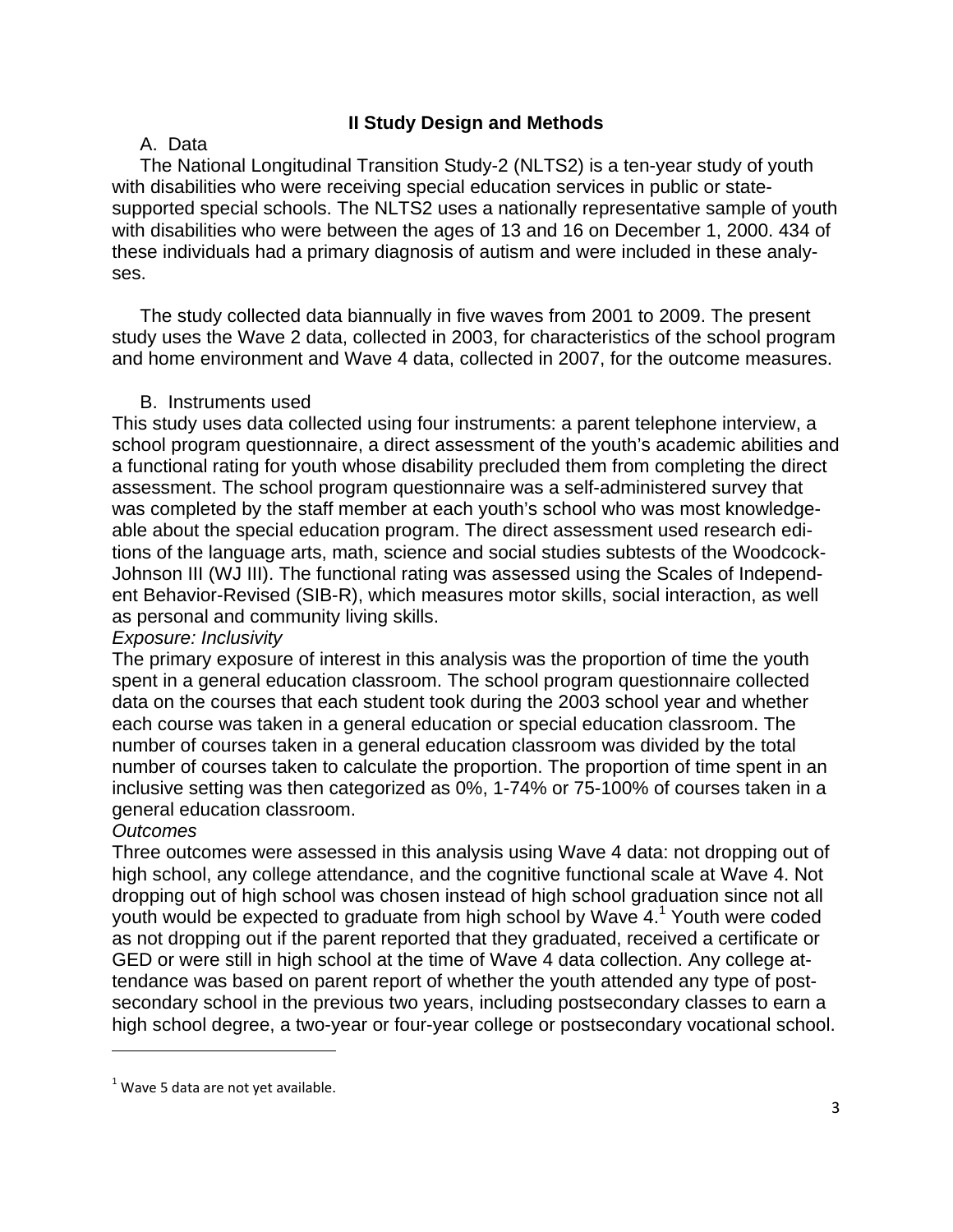The functional cognitive scale at Wave 4 was the same as the scale used for Wave 2.

### C. Statistical Design and Methods

In an observational study, the link between an exposure of interest and an outcome represents an association. Moving from that association to drawing causal inference depends on a key assumption. Researchers commonly assume "ignorability" or the absence of unobserved confounding. Under this assumption, an individual at level of association represents what one would observe for other children were they to experience that exposure. This assumption involves unobserved differences over and above any covariates used to adjust comparisons of individuals at different levels of exposure.

In the case at hand, suppose all children spent all of their time in regular classrooms or none. Ignorability means that children who are always in regular classrooms can be used to represent the experiences of other children (those never in regular classrooms) had they spent all of their time in regular classrooms. Ignorability would mean that comparisons of children matched on observed characteristics at different levels of inclusivity would reveal the effect of inclusivity (and not just the association). Ignorability essentially assumes that inclusivity or other exposure is as if randomly assigned among sub-groups of participants sharing the same set of observed characteristics.

Is this assumption plausible? It is impossible to fully test this assumption empirically, but at least a necessary condition for plausibility is that one select the correct covariates and omits incorrect ones. "Correct" in this sense means potential confounders—variables that influence both inclusivity and the outcomes of interest. Other covariates need to be omitted. (These include "colliders". These are variables potentially on the causal path from the exposure to the outcome that are themselves subject to unobserved confounding. Such variables will induce a spurious relationship between the exposure and the unobserved determinants of the colliders.)

Analyses grounded in ignorability generally involve comparisons of outcomes across levels of exposure adjusted for the covariates selected. For example, an analyst might regress the outcome on exposure and the covariates selected. A second condition for causal inference in this case—even if ignorability is correct—is that the mechanics of regression (or other method) work correctly. By this we mean that the adjustment mechanism fully "balance" the distribution of the covariates across levels of exposure. In a regression context, achieving balance involves specifying the functional form of the regression model correctly.

An alternative methodology for adjusting comparisons across levels of exposure for covariates involves propensity scores. These are the predicted probability of exposure, and they represent a convenient summary of the covariates. The propensity score can be used to calculate adjusted between-group means in a variety of ways, such as matching. Propensity score-based methods assume ignorability but have advantages over regression, such as producing estimates of the effect of the effect of the exposure with a clear interpretation and checking covariate balance.

Propensity scores can be used in analyses that take various forms. We use inverse probability of treatment weights. Unlike matching, for example, this methodology easily generalizes beyond two levels of exposure. The weights are calculated as one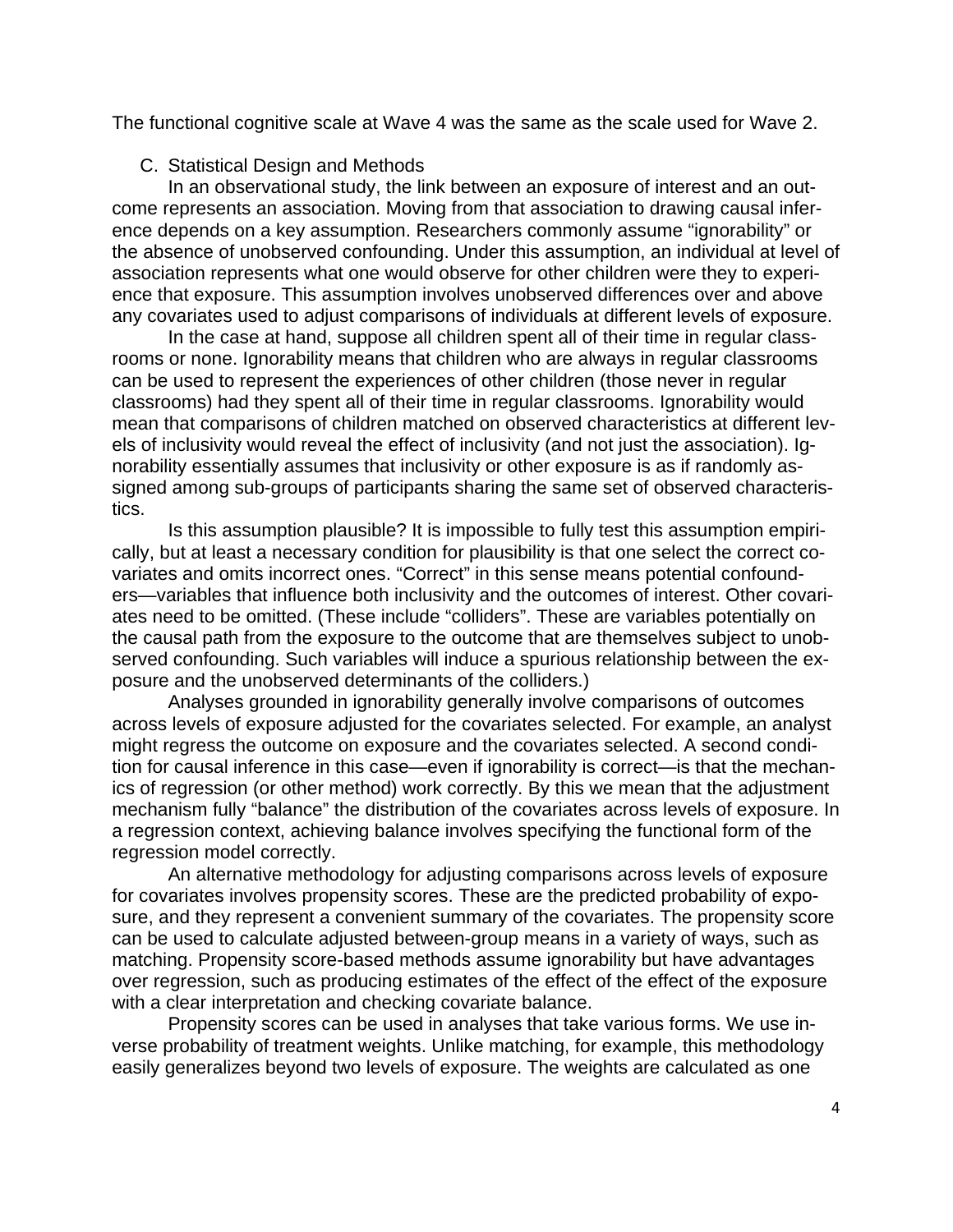over the probability of the exposure actually received.(Foster, 2003; Hirano & Imbens, 2004; Imbens, 2000) These weights can be incorporated in the analyses like survey weights—they represent pseudo-populations where the covariates and exposure are no longer related.

As discussed above, we model inclusivity as an ordered category. In order to generate predicted levels of inclusivity, we used a multinomial logit model.(Greene,  $2008$ )<sup>2</sup>

#### *Handling of missing data*

Table 1 demonstrates that the data suffer from fairly extensive missing data. In a multivariate analysis that that considered here, limiting the analysis to the complete-cases would dramatically reduce the overall sample size. With that in mind, our analyses involved multiply imputed data; the data were imputed under the missing at random assumption. This assumption means that individuals who lack data can be represented by the experiences of those with the same value of the covariates who actually provided data.(Little & Rubin, 1987)

In analyzing missing data, one conducts separate analyses of the imputations (in our case 5) and combines the estimates using Rubin's rules.(Little & Rubin, 1987) the standard errors of the resulting estimates reflect the uncertainty in each imputationspecific estimate as well as variation across imputations in the estimates. The latter captures the uncertainty stemming from the fact that the data are missing.

#### *Choice of covariates*

The parent interview provided data on explanatory variables including the severity of the youth's disability, the level of family support for education and demographic information. Four measures of severity were included: the number of domains affected by the disability, a functional cognitive scale, a social skills scale and whether the youth was able to be evaluated using the direct assessment. The number of domains affected ranged from 0-7 and included vision, hearing, expressive communication, receptive language, bidirectional communication, use of arms, hands, legs and feet, and general health. The functional cognitive scale ranged from 4-16 and measured the youth's ability to perform daily activities such as reading signs, telling time or using the telephone. The social skills scale ranged from 0-18 and measured the youth's ability to interact with family and friends. A scale ranging from 0-12 was used to measure family support for education and included the frequency with which the parent attended school meetings, school or class events or volunteered at the school. Demographic characteristics included the youth's race and the parent's level of education.

 $<sup>2</sup>$  We might have employed an ordered logit. Such a model would have been more parsimonious; it involves one</sup> regression coefficient for each covariate (half as many as the multinomial logit).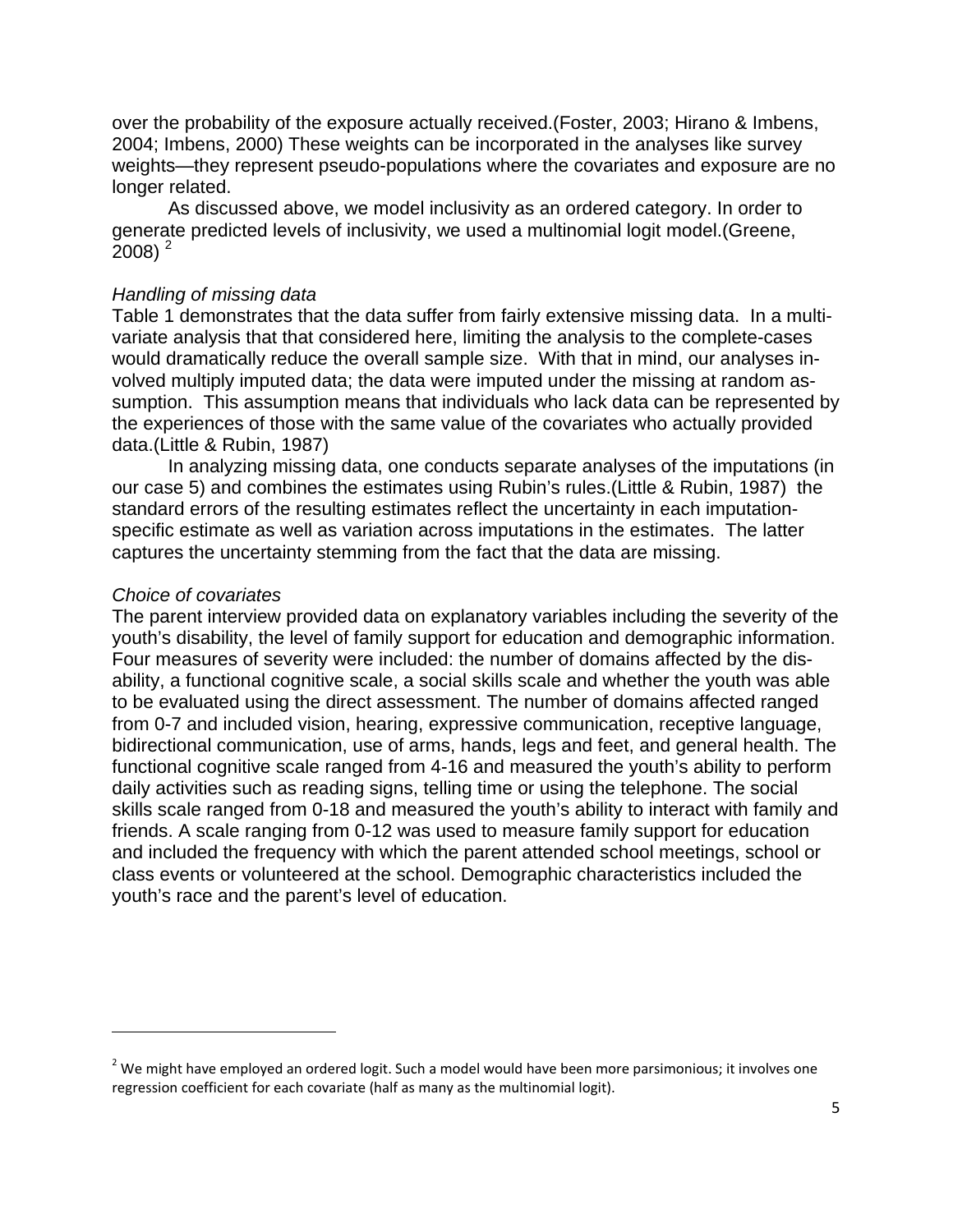# **IV. Detailed Findings**

### **Descriptive Statistics**

Table 1 describes the sample. The table reports the covariates (section A); the level of inclusivity experienced (section B); and outcomes of interest (section C). One can see that the vast majority of Autistic youth are male. Roughly six in ten participated in direct assessments as part of the study. The average child had his or her conditioned identified early (age 2).

 The table also provides information on the exposure, inclusivity. One can see that nearly half (45%) spent no time in the regular classroom. 17% spent three-quarters or more of their school day in regular classroom settings. Presumably, this variation reflects the child's characteristics as well as "supply side" factors, such as the range of special education services offered in the school where the child attended school.

### **Generating propensity scores**

Table 2 presents the results of our multinomial logit. One can see that there are two coefficient estimates for each covariate. These represent the log-odds of that choice relative to the reference category, 0% inclusivity. In general, the covariates generally do not predict inclusivity. The handful that correspond to significant coefficients could reflect chance findings given the large number of coefficient estimates.

 In typical analyses involving propensity scores, the next, key step would be to check covariate balance. Given the weak relationship between the covariates and exposure (inclusivity), that step is unnecessary. For better or worse, there is no confounding relationship between the exposure and the covariates to be removed.

# **Outcome analyses**

Table 3 presents the raw and adjusted levels of the three outcomes across the levels of the inclusivity variable. Looking across the three outcomes, one can see that the effect of adjusting for the covariates narrows the variation across levels of exposure. For not dropping out of high school, those spending no time in inclusive settings are least likely to continue in high school—the gap between those youth and those spending all of their time in inclusive settings is 17 percentage points. Adjusting for the covariates narrows this gap to 6 points.

 For the second outcome, college attendance, the gap between the highest and lowest categories is enormous—57 percentage points. Those with moderate inclusivity fall in between as one would expect. Adjusting for the covariates closes this gap to 14 points. This estimate is sizable but the null hypothesis of no effect cannot be rejected because of the high imprecision associated with the estimate.

For the third outcome, the score on the functional cognitive outcome, the between-group difference is largely unchanged by adjusting for the covariates (actually rising from 5.58 to .03). These effects are tiny.

# **V. Discussion**

In general, our analyses suggest that inclusivity does not improve child outcomes. This conclusion depends on the plausibility of the ignorability assumption and by extension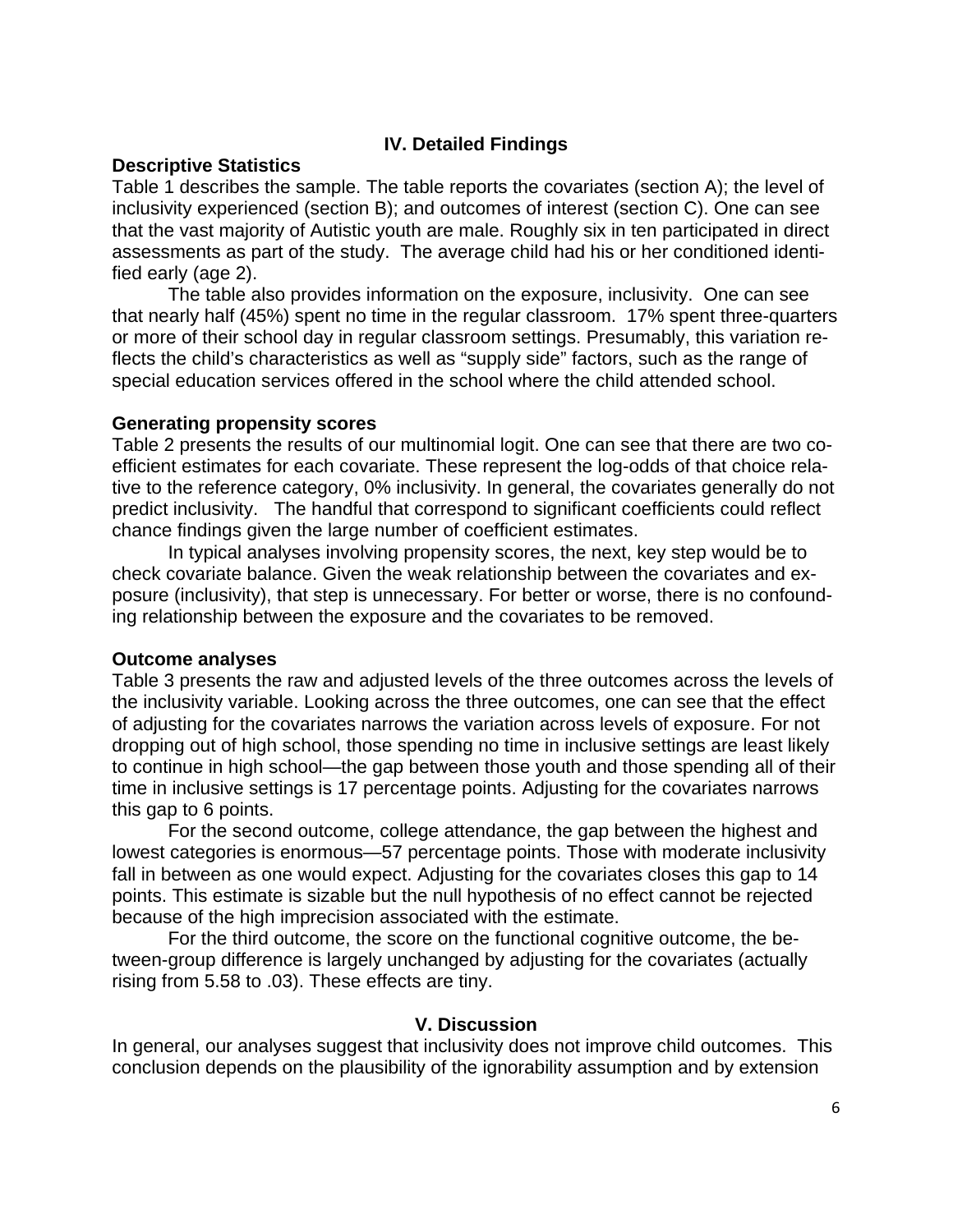the covariates employed. As discussed above, these covariates were selected by experts for use in the NLTS and generally have good psychometric properties. Still, one interpretation of these findings is as an assessment of criterion validity. If these measures cannot predict features of special education involvement (like inclusivity), then perhaps these measures are not as strong as the psychometrics suggest.

 Of course, another possibility is that placement in special education is essentially randomly assigned. This possibility is alarming. Perhaps youth find their way into placement based on school and district characteristics like funding unrelated to their own needs and goals. We know from other data that schools, districts and states differ enormously in their funding and eligibility requirements for special education. We have not included these variables in our analyses, and they may be potential confounders. It is not obvious, however, what direction these characteristics would bias our calculations. One possibility is that better funded settings are more creative and have more tailored placements, mixing special services with inclusive settings. In that case, these analyses would exaggerate the benefits of inclusivity.

 Given that inclusivity *should* reflect youth characteristics, observational analyses of this type are challenging. In fact, we are assuming in essence that the schools do not meet their obligation to these youth. If they did, confounding by both observed and unobserved variables would be so severe that the analyses would be impossible. One alternative would be to replace the ignorability assumption with another methodology, such as instrumental variables estimation. Such analyses would involve finding a variable that influences placement but that is not a direct determinant of outcomes. This area is one for future research.

 Another possibility is simply that inclusivity is a poor indicator of quality of treatment and services. In that case, researchers need to continue to work to identify process measures of quality of care that indeed predict outcomes. Schools might also focus on standardized testing, but requiring children and youth with autism to take tests like other children may be of limited value. Appropriate outcome assessment would reflect the challenges these children and youth face. This task is no doubt complicated by the heterogeneity of children and youth labeled as "autistic". A good measure of quality would predict treatment outcomes for different children and youth and would be easy enough to measure that care could be monitored by state and federal education authorities. Such measures could be written into IEPs as a planning tool.

 An alternative to observational studies like this one would be to limit research to studies where participation could be randomly assigned. Few studies in the autism literature employ randomization(Stein & Perrin, 2003), and it is far from clear that randomization can solve the problem of measuring quality of care. Schools could hardly randomly assign youth to different levels of inclusivity—they obviously want (and are legally required) to act in the child's best interest. Efficacy studies could document links between outcomes and interventions to improve putative measures of quality of care. For example the Multimodal Treatment for Attention Deficit Disorder study included a medication management arm that included high-quality care. The improvement of children in that arm would suggest that effective management and careful titration of medication improves quality of care (including outcomes). However, such "proof" shifts the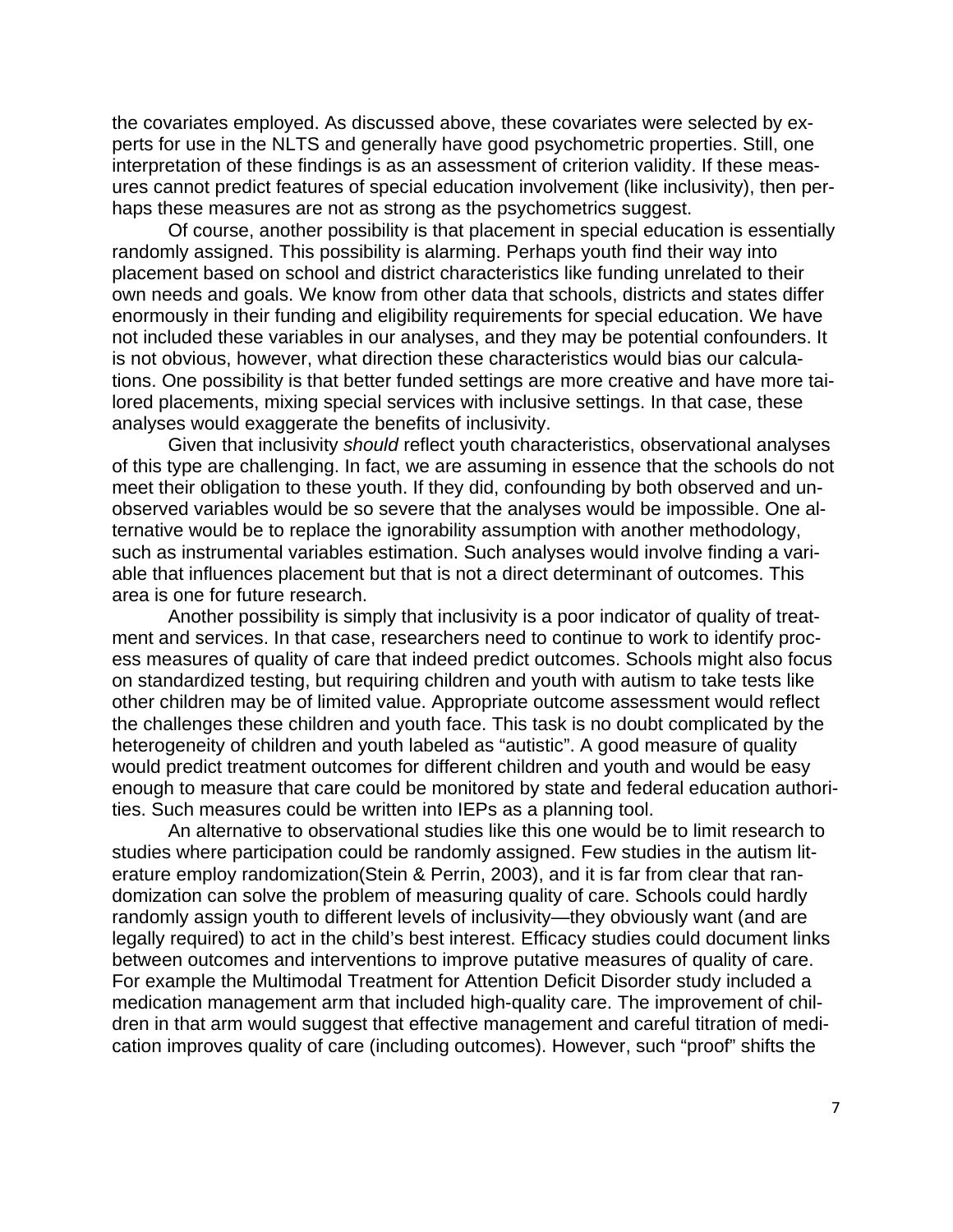focus to an equally formidable challenge—translating efficacious treatment into care in the real-world.

It seems clear that development of quality indicators for special education in general and autism in particular will have to rely on observational methods like those employed here. Observational studies would appear to offer the only real hope of providing samples large enough to differentiate among children and youth with autism. Progress in developing such measures may be facilitated by improved administrative databases. Such studies offer the potential sample sizes required for these types of analyses as well as the possibility of examining how well the quality measures work across a range of communities and schools.

# **VI. List of products**

Foster, EM. Pearson, E. (Under review) Is Inclusivity an Indicator of Quality of Care for Autistic Children in Special Education? Pediatrics.

**\ Foster, EM, Pearson, E. Does transition planning improve outcomes for individuals exiting Special Education?"**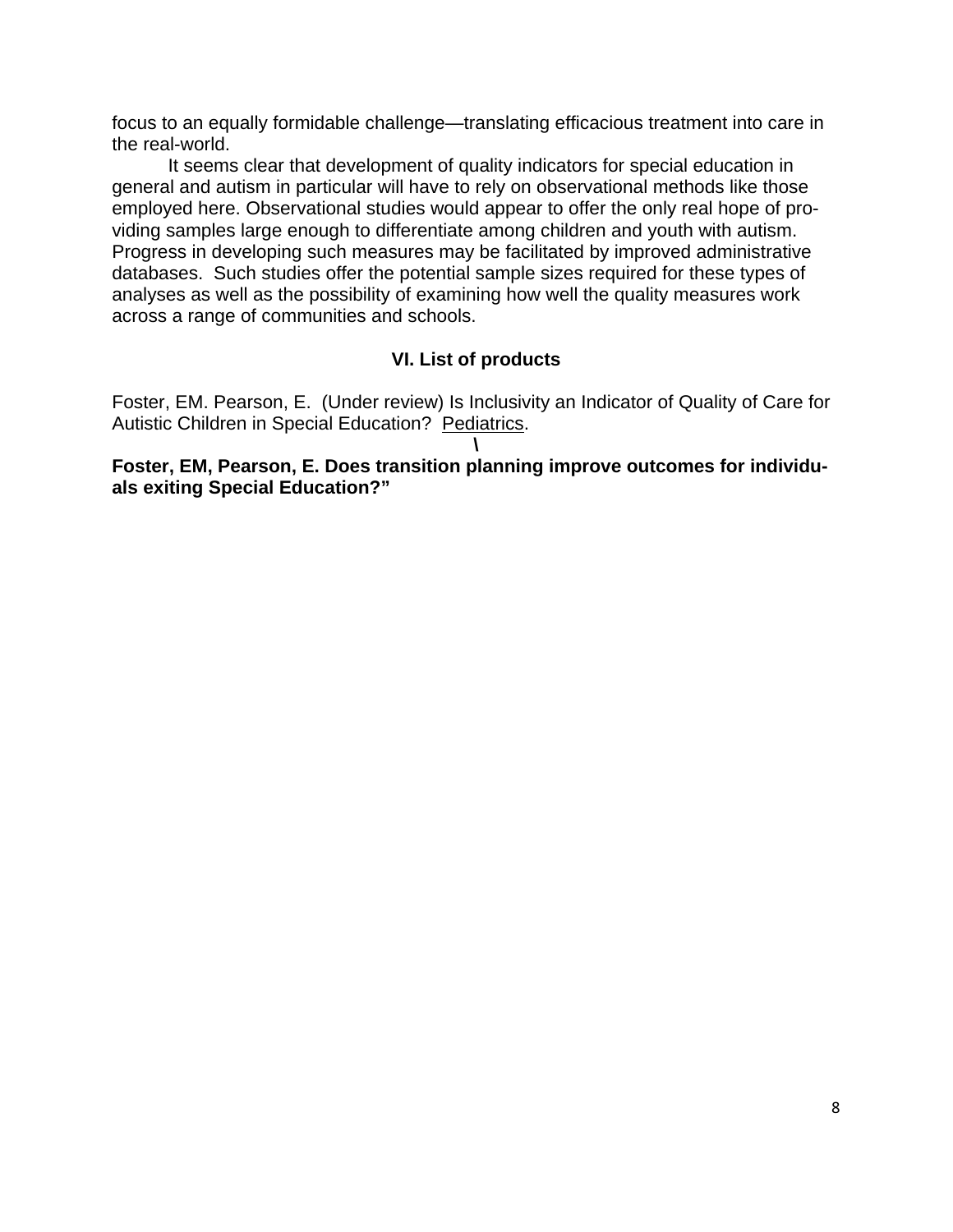### **References**

- Foster, E. M. (1999). Do aftercare services reduce inpatient psychiatric readmissions. *Health Services Research, 34*(3), 715-736.
- Foster, E. M. (2003). Propensity score matching: an illustrative analysis of dose response. *Medical Care, 41*(10), 1183-1192.
- Greene, W. H. (2008). *Econometric analysis* (6th ed.). Upper Saddle River, N.J.: Prentice Hall.
- Hirano, K., & Imbens, G. W. (2004). The Propensity Score with Continuous TreatmentsApplied Bayesian Modeling and Causal Inference from Incomplete-Data Perspectives: An Essential Journey with Donald Rubin's Statistical Family (pp. 73-84).
- Imbens, G. W. (2000). The Role of the propensity score in estimating dose-response functions. *Biometrika, 87*(3), 706-710.
- Little, R. J. A., & Rubin, D. B. (1987). Statistical Analysis with Missing Data: John Wiley & Sons.
- National Research Council (U.S.). Committee on Educational Interventions for Children with Autism. (2001). *Educating children with autism*. Washington, DC: National Academy Press.
- Stein, M. T., & Perrin, J. M. (2003). Diagnosis and treatment of ADHD in school-age children in primary care settings: a synopsis of the AAP Practice Guidelines. American Academy of Pediatrics. *Pediatr Rev, 24*(3), 92-98.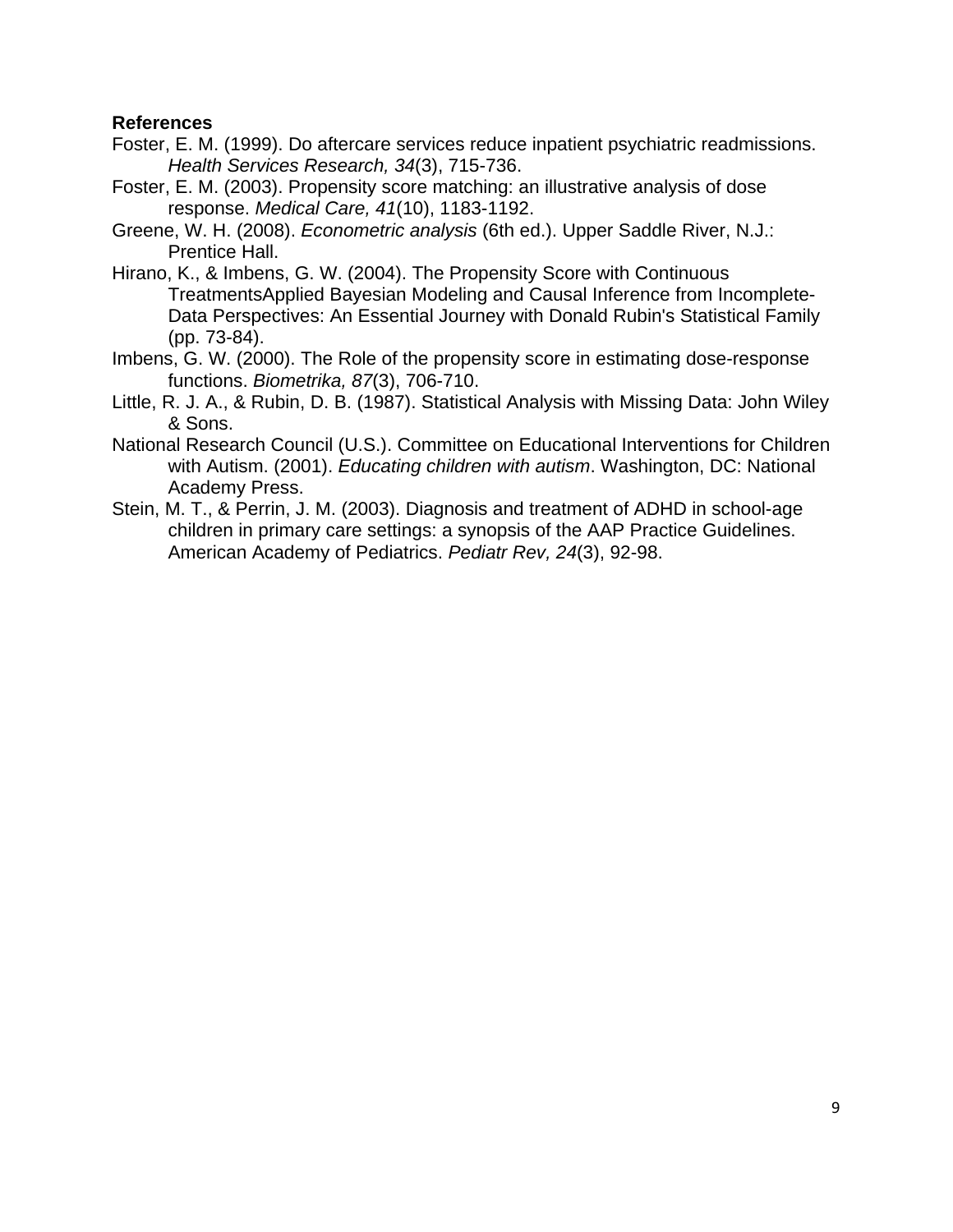| <b>Table 1. Descriptive Statistics</b>                      |     |       |                 |
|-------------------------------------------------------------|-----|-------|-----------------|
|                                                             | N   | Mean  | SD <sup>1</sup> |
| <b>Covariates</b>                                           |     |       |                 |
| Gender                                                      |     |       |                 |
| Male                                                        | 328 | 0.83  |                 |
| Female                                                      | 67  | 0.17  |                 |
| Race                                                        |     |       |                 |
| White                                                       | 250 | 0.63  |                 |
| African-American                                            | 73  | 0.19  |                 |
| Other                                                       | 71  | 0.18  |                 |
| <b>Family Income</b>                                        |     |       |                 |
| $<$ \$25,000                                                | 78  | 0.22  |                 |
| \$25,000-\$50,000                                           | 84  | 0.24  |                 |
| $>$ \$50,000                                                | 188 | 0.54  |                 |
| <b>Parent Education</b>                                     |     |       |                 |
| High school graduate or less                                | 113 | 0.29  |                 |
| Some college/Associates degree                              | 125 | 0.32  |                 |
| Bachelors degree or higher                                  | 154 | 0.39  |                 |
|                                                             |     |       |                 |
|                                                             |     |       |                 |
| Received disciplinary action during the current school year |     | 0.15  |                 |
| Grades                                                      |     |       |                 |
| Mostly A's and B's                                          | 131 | 0.59  |                 |
| Mostly B's and C's                                          | 67  | 0.30  |                 |
| Mostly C's and below                                        | 23  | 0.10  |                 |
| Number of times youth has changed schools                   | 375 | 0.26  | 0.50            |
| Number of days youth was absent in a month                  | 423 | 1.12  | 2.41            |
| Functional cognitive skills (Range 4-16)                    | 364 | 10.54 | 3.97            |
| Number of domains influenced by disability (Range 0-7)      | 395 | 2.82  | 1.10            |
| Social skill scale (Range 0-18)                             | 392 | 8.73  | 3.53            |
| <b>Means of Assessment</b>                                  |     |       |                 |
| Alternate                                                   | 141 | 0.39  |                 |
| Direct                                                      | 220 | 0.61  |                 |
|                                                             |     |       |                 |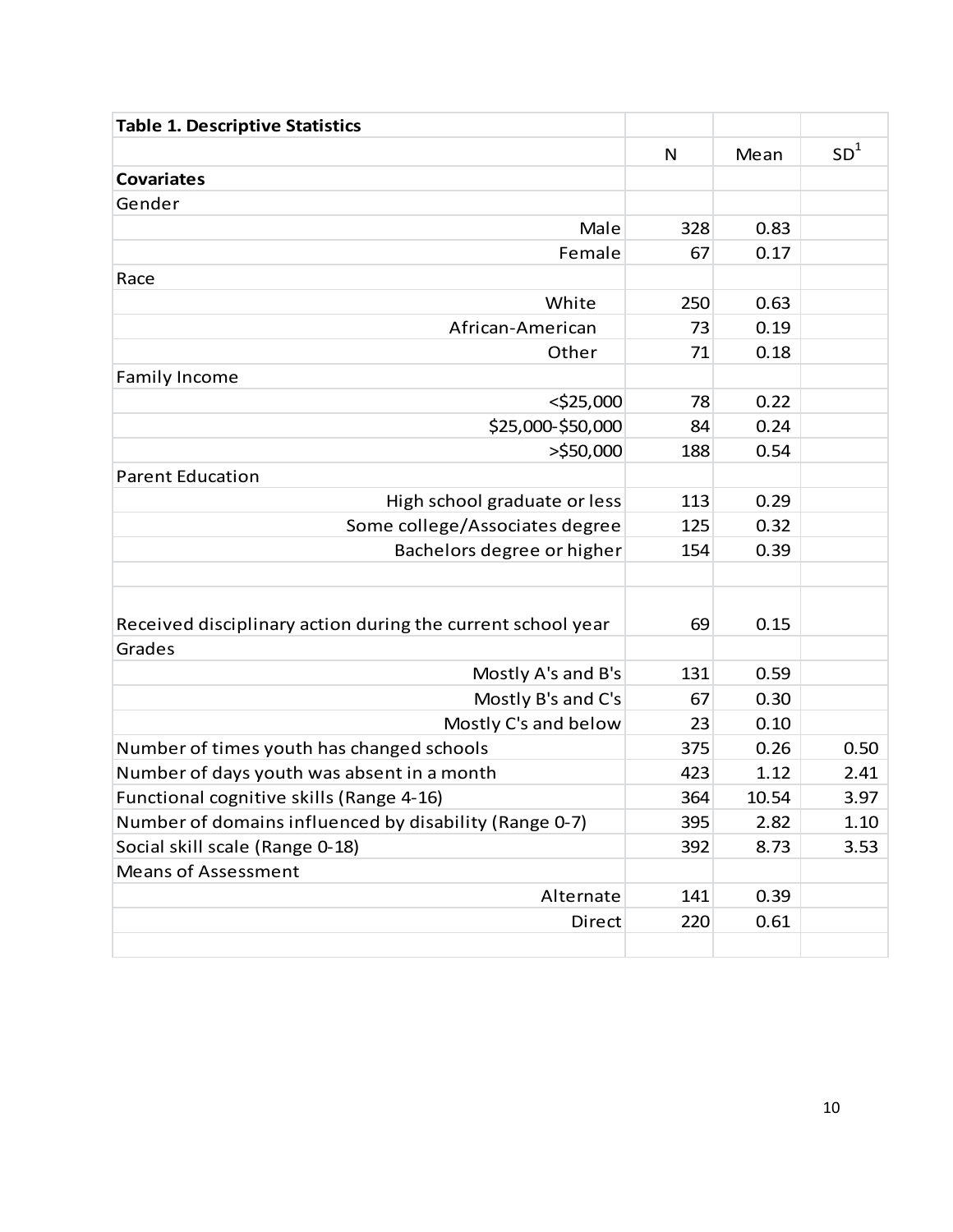| <b>Table 1. Descriptive Statistics (continued)</b>                  |     |       |      |  |  |  |
|---------------------------------------------------------------------|-----|-------|------|--|--|--|
| Rating of persistence at tasks                                      |     |       |      |  |  |  |
| Never                                                               | 66  | 0.17  |      |  |  |  |
| Sometimes                                                           | 180 | 0.47  |      |  |  |  |
| Very often                                                          | 140 | 0.36  |      |  |  |  |
| Age disability diagnosed                                            | 382 | 2.02  | 1.81 |  |  |  |
| Family support for educatin at home                                 | 358 | 6.21  | 2.04 |  |  |  |
| Family support for education at school                              | 383 | 1.62  | 0.96 |  |  |  |
|                                                                     |     |       |      |  |  |  |
| <b>Exposure: Inclusivity</b>                                        |     |       |      |  |  |  |
| 0%                                                                  | 215 | 0.45  |      |  |  |  |
| 1-74%                                                               | 185 | 0.38  |      |  |  |  |
| 75-100%                                                             | 82  | 0.17  |      |  |  |  |
|                                                                     |     |       |      |  |  |  |
| <b>Outcomes</b>                                                     |     |       |      |  |  |  |
| Graduated received certificate/GED or still in high school          | 364 | 0.86  |      |  |  |  |
| Attended some college since leaving high school                     | 261 | 0.40  |      |  |  |  |
| Functional cognitive skills (Range 4-16) - Wave 4                   | 321 | 10.39 | 4.13 |  |  |  |
|                                                                     |     |       |      |  |  |  |
| Notes:                                                              |     |       |      |  |  |  |
| 1) Standard deviations (SD) reported for continuous variables only. |     |       |      |  |  |  |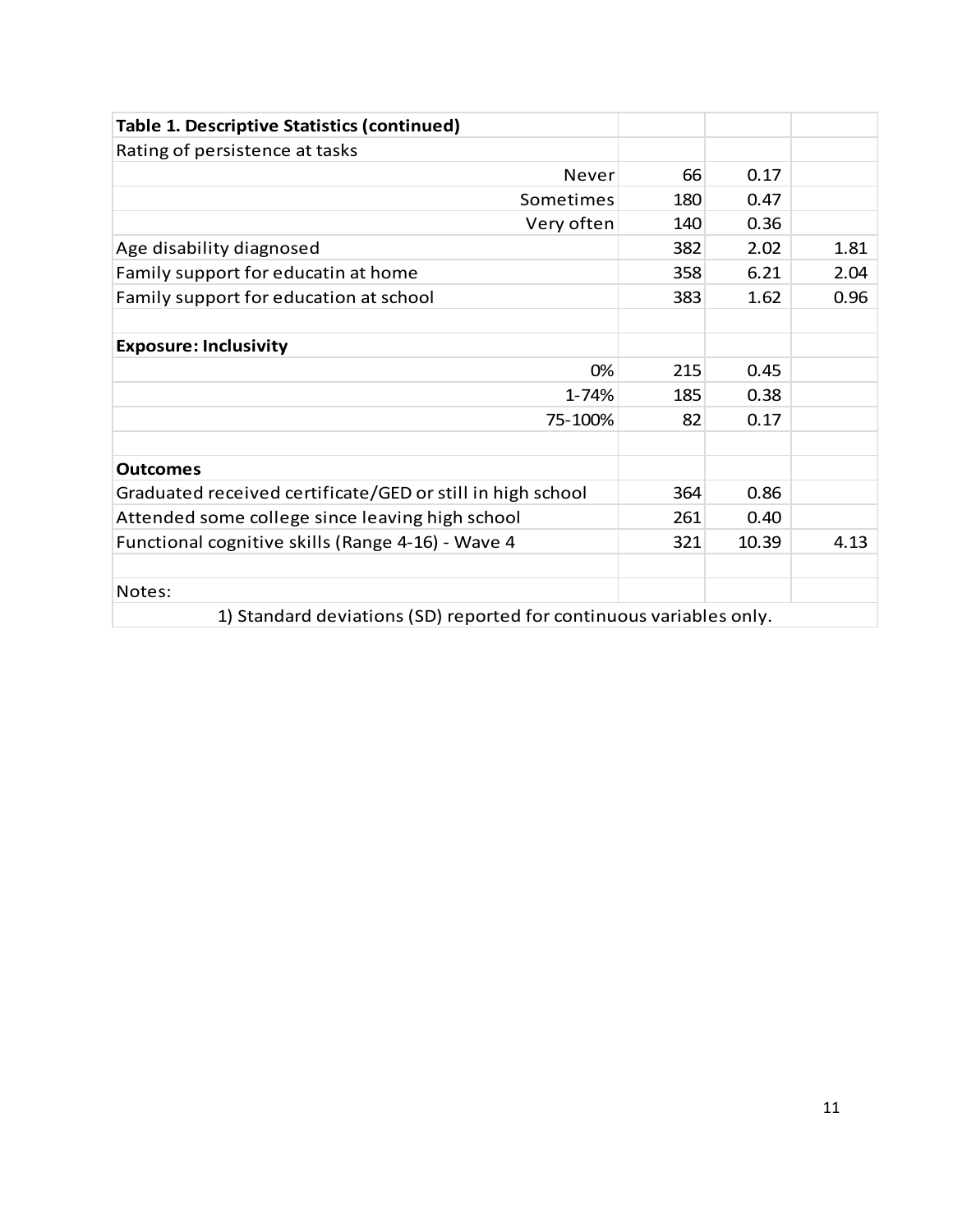| Table 2. Multinomial Logit Model Predicting Level of Inclusivity      |             |           |         |         |           |         |
|-----------------------------------------------------------------------|-------------|-----------|---------|---------|-----------|---------|
|                                                                       | 1%-75%      |           |         | >75%    |           |         |
|                                                                       | <b>Beta</b> | <b>SE</b> | P-value | Beta    | <b>SE</b> | P-value |
| Gender (Male=1; Female=0)                                             | $-0.12$     | 0.42      | 0.77    | $-0.25$ | 0.60      | 0.67    |
| Race (white: reference category)                                      |             |           |         |         |           |         |
| African-American                                                      | 0.46        | 0.38      | 0.22    | 0.57    | 0.91      | 0.53    |
| Other                                                                 | $-0.37$     | 0.35      | 0.28    | $-0.25$ | 0.59      | 0.68    |
| Family income (<\$25,000: reference category)                         |             |           |         |         |           |         |
| \$25,000-\$50,000                                                     | 0.14        | 0.43      | 0.75    | 0.53    | 0.66      | 0.42    |
| $>$ \$50,000                                                          | 0.30        | 0.41      | 0.47    | 0.63    | 0.71      | 0.38    |
| Parental Education (High school graduate or less: reference category) |             |           |         |         |           |         |
| Some college/Associates degree                                        | $-0.48$     | 0.38      | 0.20    | $-0.35$ | 0.76      | 0.64    |
| Bachelors degree or higher                                            | $-0.36$     | 0.38      | 0.35    | 0.27    | 0.58      | 0.64    |
| Received disciplinary action during the                               |             |           |         |         |           |         |
| current school year                                                   | 0.64        | 0.38      | 0.09    | 0.66    | 0.47      | 0.16    |
| Grades                                                                |             |           |         |         |           |         |
| Mostly B's and C's                                                    | $-0.25$     | 0.29      | 0.39    | 0.09    | 0.45      | 0.84    |
| Mostly C's and below                                                  | 0.00        | 0.50      | 1.00    | $-0.51$ | 0.65      | 0.44    |
| Number of times youth has changed                                     |             |           |         |         |           |         |
| schools                                                               | 0.29        | 0.28      | 0.30    | $-0.19$ | 0.45      | 0.67    |
| Number of days youth was absent in a                                  |             |           |         |         |           |         |
| month                                                                 | $-0.06$     | 0.07      | 0.33    | 0.06    | 0.08      | 0.42    |
| Functional cognitive skills (Range 4-16)                              | $-0.06$     | 0.22      | 0.80    | $-0.20$ | 0.41      | 0.62    |
| Number of domains influenced by disabi                                | $-0.02$     | 0.12      | 0.84    | $-0.08$ | 0.15      | 0.58    |
| Social skill scale (Range 0-18)                                       | 0.04        | 0.04      | 0.41    | 0.03    | 0.06      | 0.63    |
| Direct Assessment                                                     | 1.13        | 0.30      | 0.00    | 1.52    | 0.71      | 0.03    |
| Rating of persistence at tasks                                        | 0.02        | 0.22      | 0.93    | 0.02    | 0.27      | 0.95    |
| Age disability diagnosed                                              | 0.03        | 0.08      | 0.74    | $-0.01$ | 0.11      | 0.92    |
| Family support for education at home                                  | 0.26        | 0.07      | 0.00    | 0.25    | 0.13      | 0.06    |
| Family support for education at school                                | $-0.08$     | 0.15      | 0.61    | 0.10    | 0.25      | 0.69    |
| Intercept                                                             | $-2.35$     | 1.20      | 0.05    | $-5.50$ | 2.23      | 0.01    |
| Note: 0% is the reference category                                    |             |           |         |         |           |         |

12